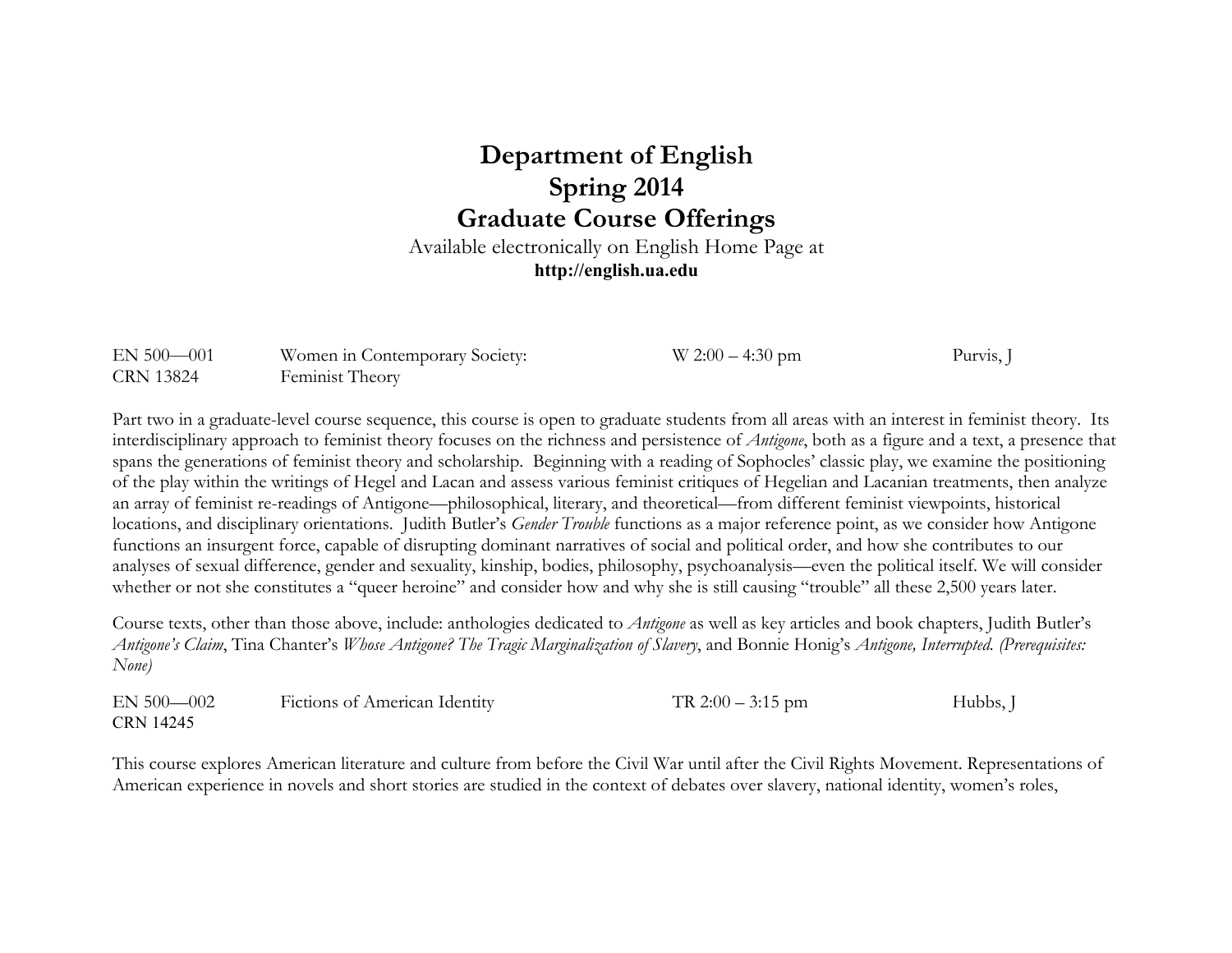immigration and assimilation, social mobility, sexual mores, consumer culture, and race relations. Out-of-class assignments—three short papers—emphasize close reading techniques and process-oriented writing. Papers written for this class in previous semesters have been published in *The Explicator*, a journal of text-based critical essays.

| $EN 500 - 003$   | Playwriting II. | TR $2:00-3:15$ pm | Burch, S |
|------------------|-----------------|-------------------|----------|
| <b>CRN 20069</b> |                 |                   |          |

Advanced course in playwriting; concentration on various play forms, draft revision, and the script development process. Paywriting I is NOT a prerequisite.

| EN512-001        | Computers and Writing | $W 10:00 - 12:30$ pm | Handa, C |
|------------------|-----------------------|----------------------|----------|
| <b>CRN 20071</b> |                       |                      |          |

Beginning with a short historical overview of the field of computers and writing, we will examine the pedagogical theories and technological practices behind using computers to teach expository writing. We will also examine some of the most recent technological developments as they impact the writing classroom and consider what bearing the history of this field has on current practices, the efficacy of current-traditional, social-epistemic, and postmodern pedagogies in the computer/multimediated classroom, the presence or absence of composition pedagogy in the use of synchronous chats, Wikis, Blogs, and IM in composition courses, the social implications of technology and the Digital Divide, and what a workable praxis for the computer classroom might look like. Among the course requirements will be weekly reading responses, oral reports, and a final research paper.

NOTE: This course is highly recommended for anyone hoping to teach in an English Department of a community college, liberal arts college, or university.

Partial List of Assigned texts:

- Adam J. Banks. *Race, Rhetoric, and Technology: Searching for Higher Ground*. Lawrence Erlbaum/NCTE, 2006.
- Gail Hawisher, Paul LeBlanc, Charles Moran, and Cynthia L. Selfe. *Computers and the Teaching of Writing in American Higher Education, 1979- 1994: A History*. Ablex, 1995.
- Amy C. Kimme Hea. *Going Wireless: A Critical Exploration of Wireless and Mobile Technologies for Composition Teachers and Researchers*. Hampton Press, 2009.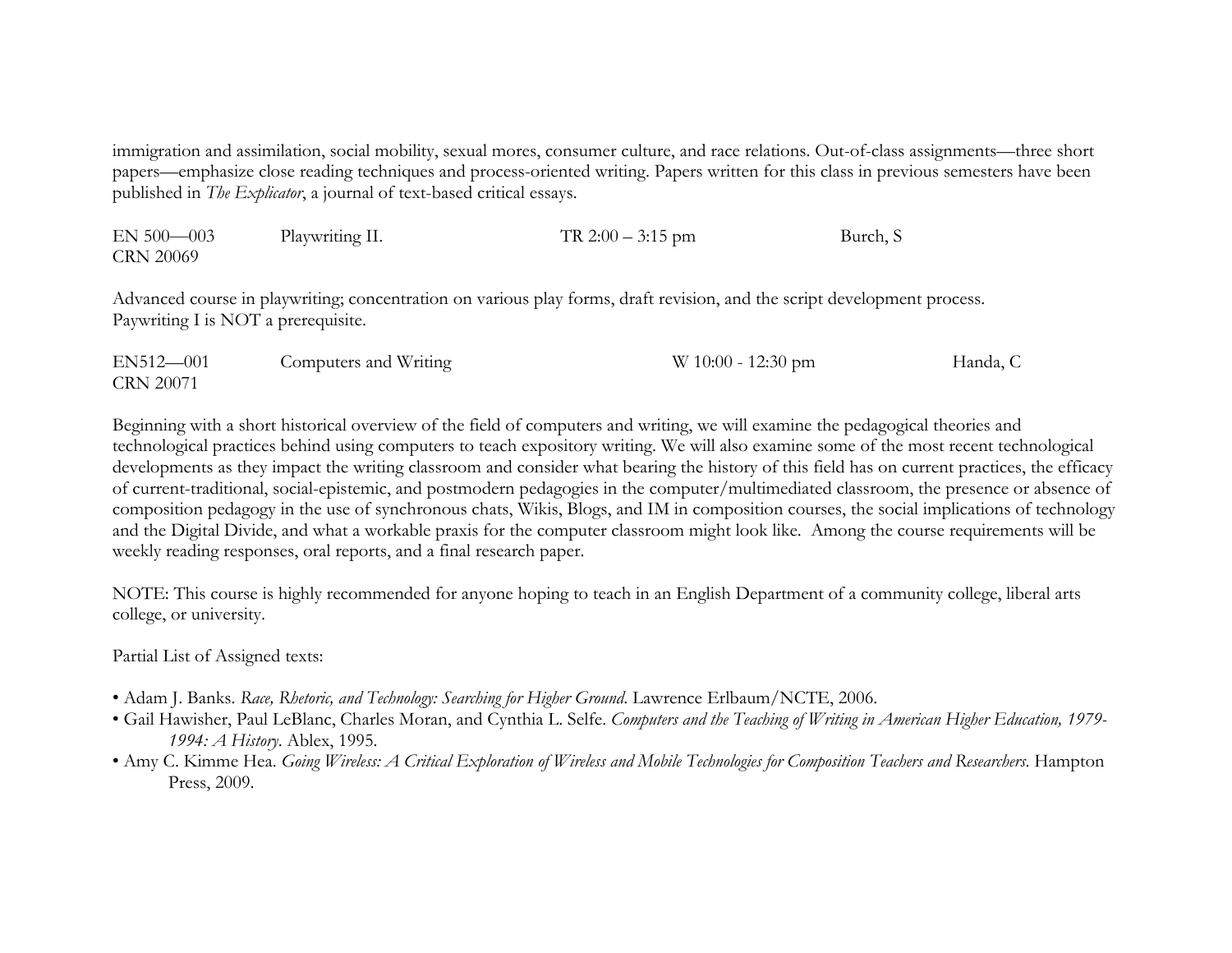• Cynthia L. Selfe. *Technology and Literacy in the Twenty-First Century: The Importance of Paying Attention*. SIU press, 1999.

- Michelle Sidler, Richard Morris, and Elizabeth Overman Smith. *Computers in the Composition Classroom: A Critical Sourcebook*. Bedford/St. Martin's, 2008. (provided by instructor)
- Claire Lutkewitte. *Multimodal Composition: A Critical Sourcebook*. Bedford/St. Martin's, 2014. (provided by instructor)

| EN 523-001       | History of the English Language | TR $2:00-3:15$ pm | Bailey, G |
|------------------|---------------------------------|-------------------|-----------|
| <b>CRN 20072</b> |                                 |                   |           |

An introduction to the external history of the English language along with the study of the accompanying internal changes in structure.

| $EN$ 525 $-001$ | Variation in American English | $T 2:00 - 4:30$ pm | Davies, C |
|-----------------|-------------------------------|--------------------|-----------|
| CRN 16138       |                               |                    |           |

The study of the experience of the English language in America, with particular emphasis on its development and dialects. We'll explore differences in accent, vocabulary, grammar, and patterns of language use among people from across the United States. We'll look at how dialect differences developed, reflect on how language is a part of our identity, and consider the consequences of linguistic stereotyping, both positive and negative.

| <b>EN534</b>           | Teaching College English Practicum | TR $12:30 - 1:30$ pm |              |
|------------------------|------------------------------------|----------------------|--------------|
| Section 001: CRN 13374 |                                    |                      | Robinson, M  |
| Section 002: CRN 16604 |                                    |                      | Kidd, J      |
| Section 003: CRN 18578 |                                    |                      | Champagne, B |
| Section 004: CRN 18579 |                                    |                      | Loper, N     |

Teaching College English– this two-credit-hour practicum and mentor system is designed to help develop effective pedagogy for teaching composition and to address practical teaching concerns. The course is required for all GTAs with 18 or more graduate hours who are currently teaching EN 102 at UA for the first time; it will consist of a one-hour large group meeting and a one-hour small group mentor meeting each week. Prerequisite: successful completion of EN 533.

Tuesdays, 12:30-1:30 – large group meetings (all sections in MR 301) Thursdays, 12:30-1:30 – small group meetings with each of the four mentors in separate rooms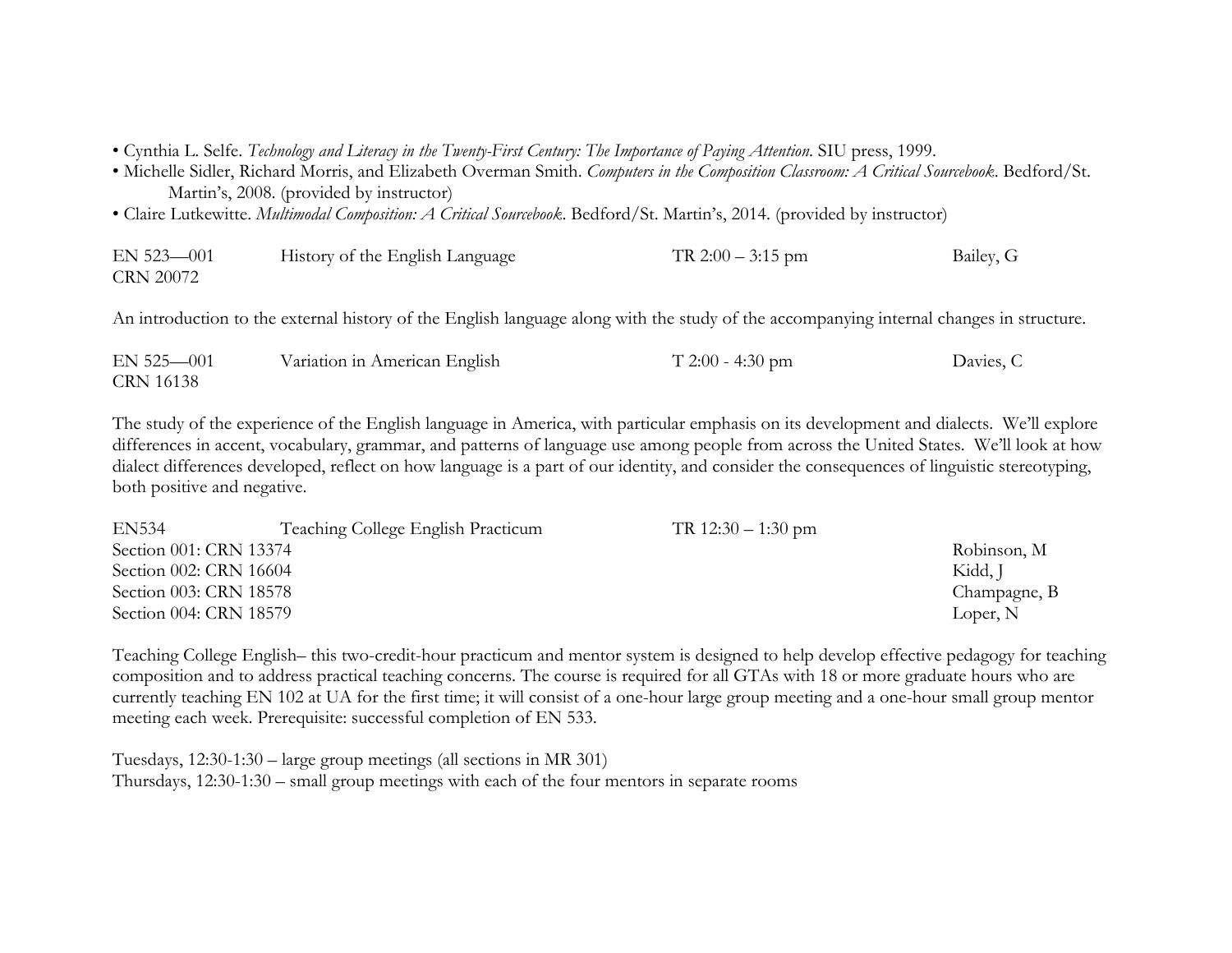EN 535—001 Theory MW 3:00 - 4:15 pm Whiting, F CRN 20087

Prerequisites: Curiosity. And a work ethic. Beyond that, open to MA, PhD and MFA students.

The course is conceived as an introduction to some of the principal theoretical ruminations that have influenced the understanding and practice of literary criticism in the West from—wait for it—classical antiquity to the present. Our objectives will be twofold: first, to understand the major premises of these ruminations and their place within the history of literary criticism; second, to bring this understanding to bear upon our notions of our own literary critical practice.

| EN601-001        | Prose Workshop | $M$ 2:00 - 4:30 pm | Martone, M |
|------------------|----------------|--------------------|------------|
| <b>CRN 16278</b> |                |                    |            |

This course will be taught in the Hypoxic manner.

Enrollment limited to students with approved portfolios (approval secured upon admission to the MFA). Focus will be discussion of original student writing; other reading and writing may be assigned

| EN603-001        | Poetry Workshop, International Edition | $W$ 2:00 - 4:30 pm | Behn, R |
|------------------|----------------------------------------|--------------------|---------|
| <b>CRN 11163</b> |                                        |                    |         |

This poetry workshop will focus on discussion of poems by class members. Some of the poems will be of several weeks' gestation, composed without any particular assignment in mind. Other poems will be exercises generated in response to our reading of 20th and 21st century world poetry, often in translation. Each student will take a turn introducing the work of one or two international poets to the group. No prior knowledge of international poetry is expected. We'll write one or two poems, or poem-exercises, each week. Near the end of the course, there will be an opportunity to work on a long poem, a series or sequence of poems, or simply a group of poems.

| $EN 605 - 001$   | Graduate Nonfiction Workshop | $T 2:00 - 4:30$ pm | Rawlings, W |
|------------------|------------------------------|--------------------|-------------|
| <b>CRN 16140</b> |                              |                    |             |

In this workshop we'll explore a range of narrative possibilities available under the umbrella term, "creative nonfiction." We'll be looking at questions of technique and structure in a number of sub-genres including the personal essay, literary journalism, travel writing and memoir. At the end of the semester students will submit a number of smaller polished pieces and one longer piece of creative nonfiction.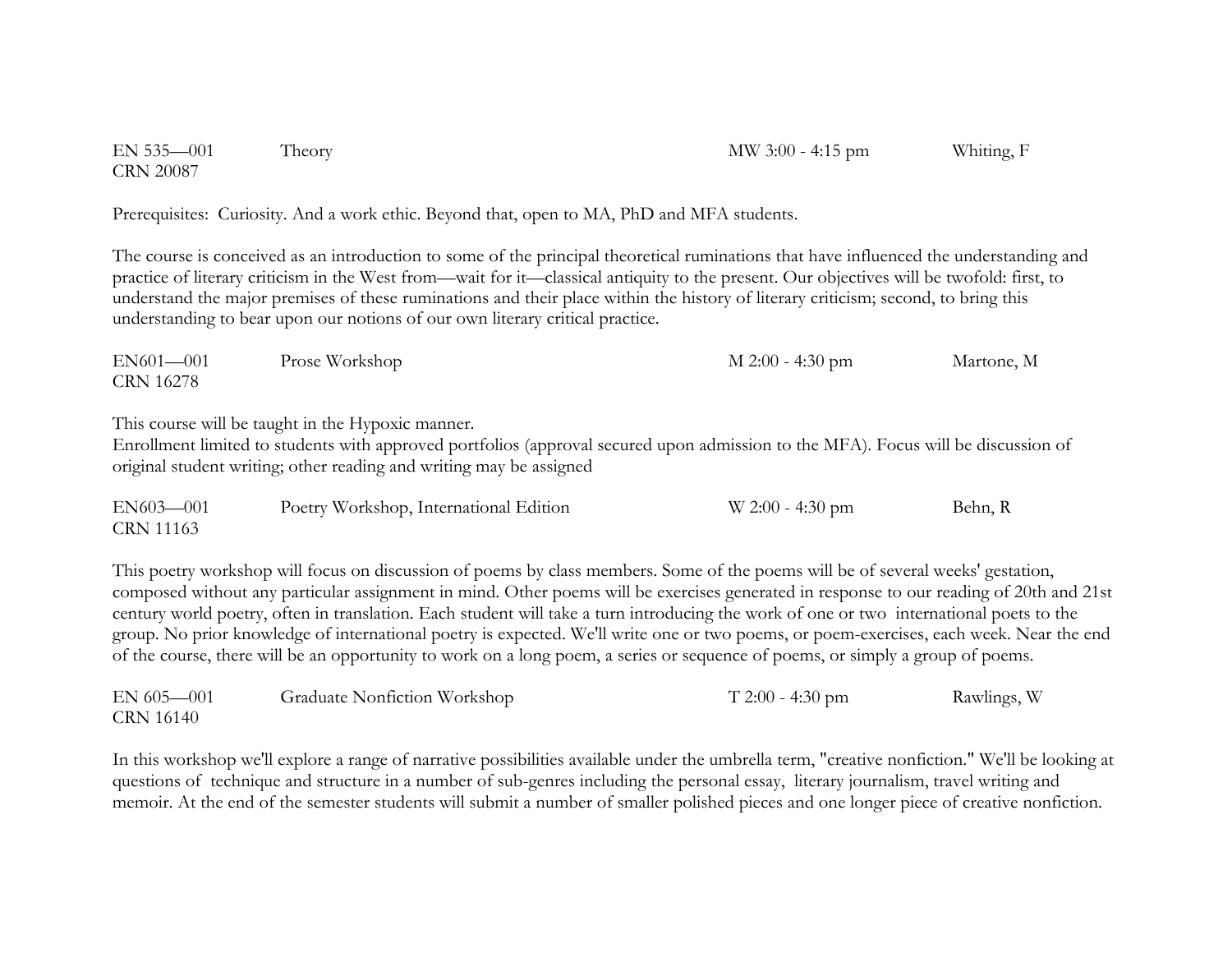| EN608-001        | Creative Writing for Kids | $M$ 12:00 -12:50 pm | Behn, R |
|------------------|---------------------------|---------------------|---------|
| <b>CRN 20091</b> |                           | $W$ 4:30 - 6:00 pm  |         |

Note: the meeting times of this course are Monday 12:00 -12:50 and Wednesday 4:30 -6:00pm.

This course is the pedagogical component of the Creative Writing Club (CWC), a Tuscaloosa after school program for high school students. We draw motivated high school writers from a dozen schools in Tuscaloosa and invite them to Morgan Hall after school to work with us. The CWC will begin its ninth season this spring. We have had grant support from the Tuscaloosa Arts Council and the Alabama State Council on the Arts. For a sense of what we've done in the past, visit www.bama.ua.edu/~cwc. We meet twice each week—once on Mondays at noon with just the graduate students to organize the club, discuss pedagogy, and design lessons; and once on Wednesdays after school with the high school kids to conduct the CWC. Prior teaching experience is not necessary. Most of the teaching is done in pairs or teams of graduate students working together. By semester's end, we will produce a publication of the students' work and a big reading. Meanwhile, we will refine the original creative writing lessons we develop along the way, writing them into chapters for a future textbook. This course is open to all MFA students. For MFA students who have not taught before, CWC can serve as a fun introduction to teaching. Other graduate students with experience in creative writing are sometimes admitted with permission of the instructor.

| $EN 608 - 003$   | Forms of Writing: The Uses of History | R $2:00 - 4:30$ pm | Brouwer, J |
|------------------|---------------------------------------|--------------------|------------|
| <b>CRN 13701</b> |                                       |                    |            |

Henry James, in a scathing 1904 letter to Sarah Orne Jewett, railed against the historical novel, saying that any imaginative interpretation of historical events was "condemned" to "a fatal cheapness," because it is impossible for an author to represent in fiction "the whole CONSCIOUSNESS, the soul, the sense, the horizon, the vision" of people who lived in an age in which the author did not. This seems like a reasonable charge, and it raises the question of why a creative writer would choose in the first place to base an imaginative text on a historical event or historical characters. Isn't it the historian's job to research and explain the facts of history, and the creative writer's job to invent imaginary events and people? Why would a writer want to burden herself with what James sees as the impossible task of getting "real" history right, when she has the power to simply invent an imaginary histoire of her own? Might imaginative literature have the capacity to express certain historical realities more effectively than traditional historical studies? In what ways might those traditional historical studies themselves be a species of creative writing? In this course, we will investigate the uses of history in imaginative writing (and, to a lesser extent, the uses of the imagination in historical writing), and differences between the past as it is presented in "nonfictional" histories and in imaginative works based upon historical events. We'll read imaginative works that somehow address a historical era, person, phenomenon, or event; survey some critical essays that examine problems in historiography; and attempt a variety of historybased creative writing exercises ourselves. For a final project, each student will complete a long imaginative work (in any genre) that springs from and/or responds to a historical subject of the student's choosing. Texts may include works by Isaac Babel, Roberto Bolaño, J.M.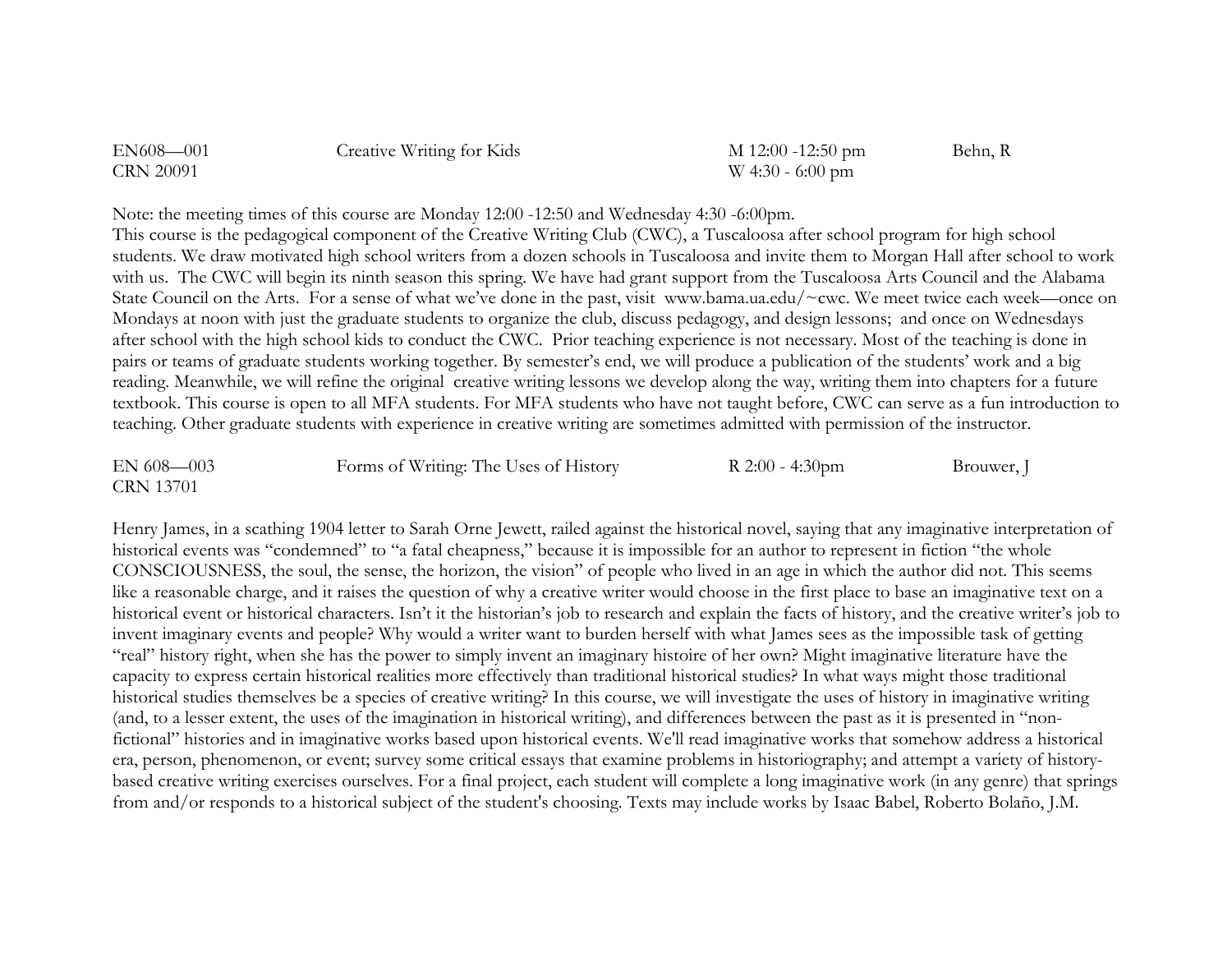Coetzee, Martha Collins, Don Delillo, Cornelius Eady, Carolyn Forché, Ha Jin, Herodotus, Henry James, Akira Kurosawa, Rachel Loden, Sarah Messer, Sigrid Nunez, Michael Ondaatje, Julie Otsuka, Gillo Pontecorvo, Muriel Rukeyser, W.G. Sebald, Joseph Skibell, W.D. Snodgrass, Graham Swift, D.M. Thomas, Thucydides, Natasha Tretheway, David Foster Wallace, Hayden White, C.D. Wright, Marguerite Yourcenar. N.B.: MFA students specializing in any genre are welcome. Writing assignments and final projects may be written in any genre.

| EN608-320        | Apocalypse Lit | $M$ 6:00 - 8:30 pm | Wells, K |
|------------------|----------------|--------------------|----------|
| <b>CRN 11140</b> |                |                    |          |

In an issue of \**American Book Review*\* devoted to recent post-apocalyptic literature, Ashley Dawson says, "It is no accident that an apocalyptic necro-realism is the dominant mode of representation of our times." He goes on to finger some of the usual suspects behind our catastrophizing: "zombie capitalism," environmental destruction, climate change, those things he believes account for our recent cultural crush on the walking dead. While the End has been nigh for a good while now, the End Times no new obsession, speculations about the world's impending conclusion have gained considerable steam in recent years. Despite Y2K's failure to make good on millennial prognostications, crepe is being hung with some regularity; the apocalypse, argues \*The Last Myth\*, has "become deeply rooted in the secular American mind." So, while there's still time, this course aims to examine this literature of near-extinction and consider what lies beneath our fascination with annihilation. One criticism of the dystopian vision is that it is a capitulation to despair. Defenders argue that our interest in large scale catastrophe is a spur to prevent exactly that. Some writers we'll consult on the subject: Russell Hoban, Colson Whitehead, Antoine Volodine, Lucy Corin, and many other visionary sadsacks.

| EN 609-001       | The Academic Job Market | $W$ 4:30 - 5:30 pm | Wells, K |
|------------------|-------------------------|--------------------|----------|
| <b>CRN 11740</b> |                         |                    |          |

This course is devoted to educating you about and preparing you for the academic job market. Letters of application, CVs, dossiers, writing samples, teaching philosophies, interviews, these are the things that will be discussed, practiced, and demystified (somewhat) by this course.

| $EN 609 - 300$   | Writers at Work: Form. Theory. Practice. | $S$ 12:00 - 12:50 pm | Martone, M |
|------------------|------------------------------------------|----------------------|------------|
| <b>CRN 15404</b> |                                          |                      |            |

Short course in specialized topic of interest to creative writers. Sample topics: Teaching Creative Writing, Profession of Authorship, Writing Internship, Publishing: A Brief History, Poetry and Dance, Episodic Form. This course is required of all students teaching EN 200 for the first time this semester.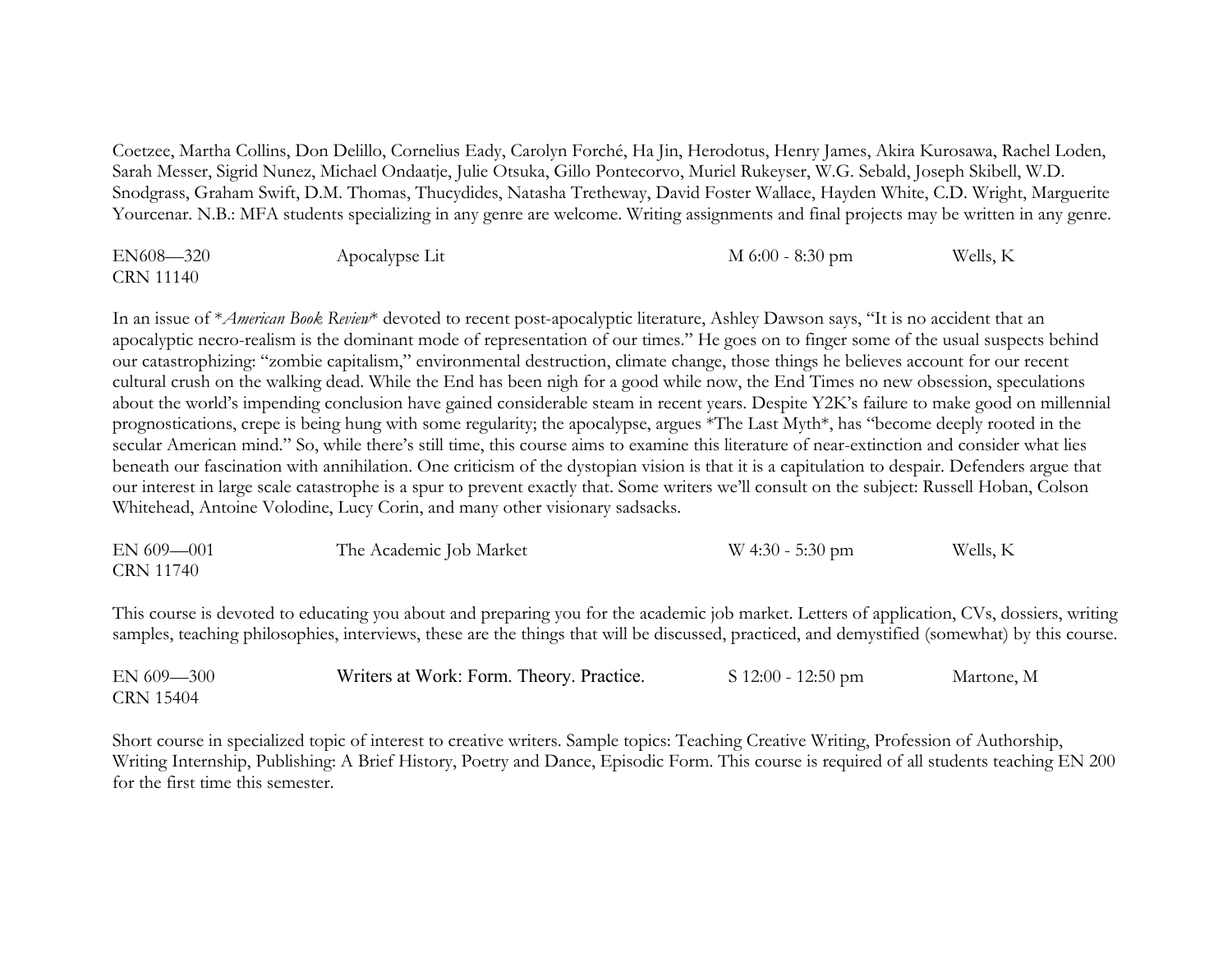| EN 609-340<br><b>CRN 14577</b>                                                                                                                                                                                                                                                                                                                                                                                                                                                         | A Semester With Rick Moody                                                                                                               | $T$ 5:00 - 5:50 pm | Rawlings, W   |  |
|----------------------------------------------------------------------------------------------------------------------------------------------------------------------------------------------------------------------------------------------------------------------------------------------------------------------------------------------------------------------------------------------------------------------------------------------------------------------------------------|------------------------------------------------------------------------------------------------------------------------------------------|--------------------|---------------|--|
| In preparation for prose writer Rick Moody's campus visit in April 2014, we'll read stories, essays, and novels by the acclaimed author of<br>The Ice Storm, Purple America, Demonology, Garden State, and The Black Veil: A Memoir with Digressions. All class members will also<br>be required to attend his reading, craft talk, and a one-on-one conference with him about their work. Students who take this class will get<br>first preference for a conference with the author. |                                                                                                                                          |                    |               |  |
| EN 610-001<br>CRN 16603                                                                                                                                                                                                                                                                                                                                                                                                                                                                | Methods in TESOL                                                                                                                         | $W 2:00 - 4:30$ pm | Liu, D        |  |
|                                                                                                                                                                                                                                                                                                                                                                                                                                                                                        | A detailed account of language teaching approaches and methods according to their underlying theories of language and language learning. |                    |               |  |
| EN 612-001<br><b>CRN 16605</b>                                                                                                                                                                                                                                                                                                                                                                                                                                                         | Topics in TESOL                                                                                                                          | $M 2:00 - 4:30$ pm | Liu, D        |  |
| Intensive study of theoretical issues in second language acquisition, including classroom applications; variable topics.                                                                                                                                                                                                                                                                                                                                                               |                                                                                                                                          |                    |               |  |
| EN 617-001<br><b>CRN 16170</b>                                                                                                                                                                                                                                                                                                                                                                                                                                                         | Teaching Academic Language Skills to<br>Non-Native English Speakers                                                                      | R $2:00 - 4:30$ pm | Nelson, R     |  |
| A course focusing on the teaching of academic writing skills in the context of an American university.                                                                                                                                                                                                                                                                                                                                                                                 |                                                                                                                                          |                    |               |  |
| EN 637-001<br><b>CRN 20103</b>                                                                                                                                                                                                                                                                                                                                                                                                                                                         | Workshop in Academic Writing                                                                                                             | M 9:00-11:30 am    | McNaughton, J |  |
| Normally taken in a student's final doctoral year of coursework, this workshop seminar guides graduate students through the process of<br>revising a critical essay to a publishable standard and submitting it for publication. Students will read and review other students' work; they<br>will thoroughly revise their own essay; and they will become familiar with key journals in their field.                                                                                   |                                                                                                                                          |                    |               |  |

| $EN 639 - 001$   | Community Literacy | $T 2:00 - 4:30$ pm | Dayton, A |
|------------------|--------------------|--------------------|-----------|
| <b>CRN 20105</b> |                    |                    |           |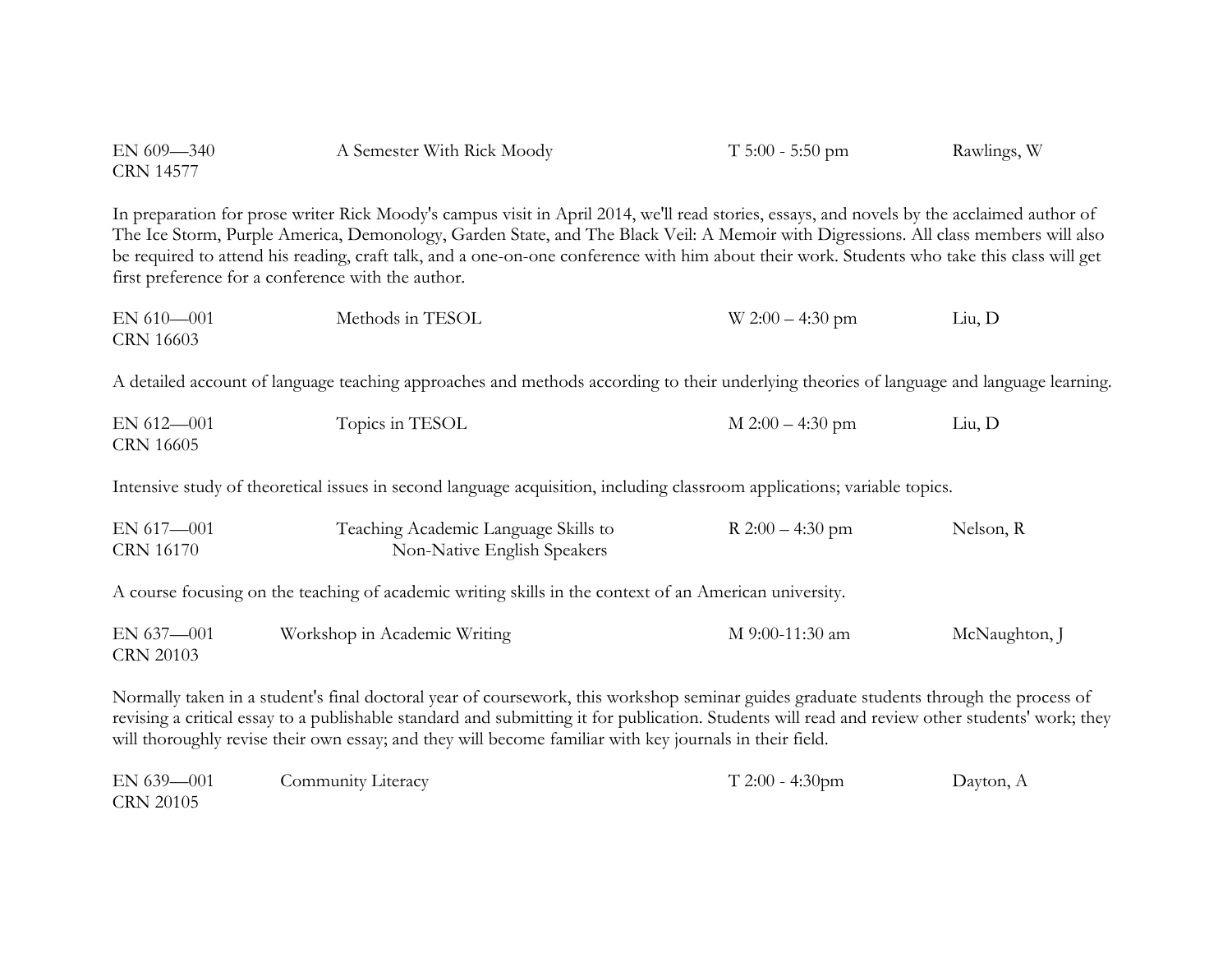This course will examine the intersections between literacy & community, focusing on the relationships between language uses in and out of school settings. We will consider how informal education has long been a site for diverse groups of people to do cultural work and participate in civic life. We will look at public beliefs about literacy, compare "school" literacy to "non-school" literacy, and reflect on the emerging technologies that affect our literate practices. We will examine the notion of "popular literacy," looking at how everyday, ordinary uses of language as well as creative and "oppositional" uses of language constitute literate and rhetorical acts. Finally, we will consider the pedagogical applications of a community-literacy approach, particularly in the college writing classroom.

EN 640—321 Conversion W 6:00 - 8:30 pm Bilwakesh, N CRN 20185

"In your metaphysics you have denied personality to the Deity: yet when the devout motions of the soul come, yield to them heart and life, though they should clothe God with shape and color. Leave your theory, as Joseph his coat in the hand of the harlot, and flee."

This course surveys radically changing minds in literature. How has conversion been experienced and expressed, and how have the narrative structures of conversion remained constant and changed? What might be the role of textual availability, chemical intoxicants, commodity production and distribution (from clothes to crucifixes)? How might we account for all forms of dupery, duplicity, and equivocality that accompany desired, induced, forced or failed conversions?

We will look at some "classic" conversion narratives: St. Paul, St. Augustine, Ibn Ishaq, and we will also look at conversion narratives in seventeenth century America by Calvinists and by American Indians. Then we will try to define and trace the origins of something like a "modern conversion narrative," in which we may read Thomas Carlyle, Carl Jung, Simone Weil, William James, Harriet Beecher Stowe, Benjamin Paul Blood, Orestes Brownson, Richard Wright, André Gide, Stephen Spender, Arthur Koestler, Louis Fischer, Bill Wilson, James Baldwin, Patricia Caldwell, Gauri Viswawanthan, Malcolm X, Timothy Leary, and the Jesus People.

EN640—320 Women Innovative Poets and Performance Artists W 6:30 – 9:00 pm Lazer, H CRN 17574

The seminar will focus on a group of women poets and performance artists. Most likely to be included in the course: Lyn Hejinian, Rachel Blau DuPlessis, Harryette Mullen, Lissa Wolsak, Hannah Weiner, Cecilia Vicuña, and Susan Schultz; performance/installation artists – Jenny Holzer, Linda Montano, and Marina Abramovic. (There are plenty of other worthy candidates, many of whom – Susan Howe, Lorine Niedecker , Emily Dickinson– have been and are being taught in other courses…) Final list of poets and artists will be determined at a later date.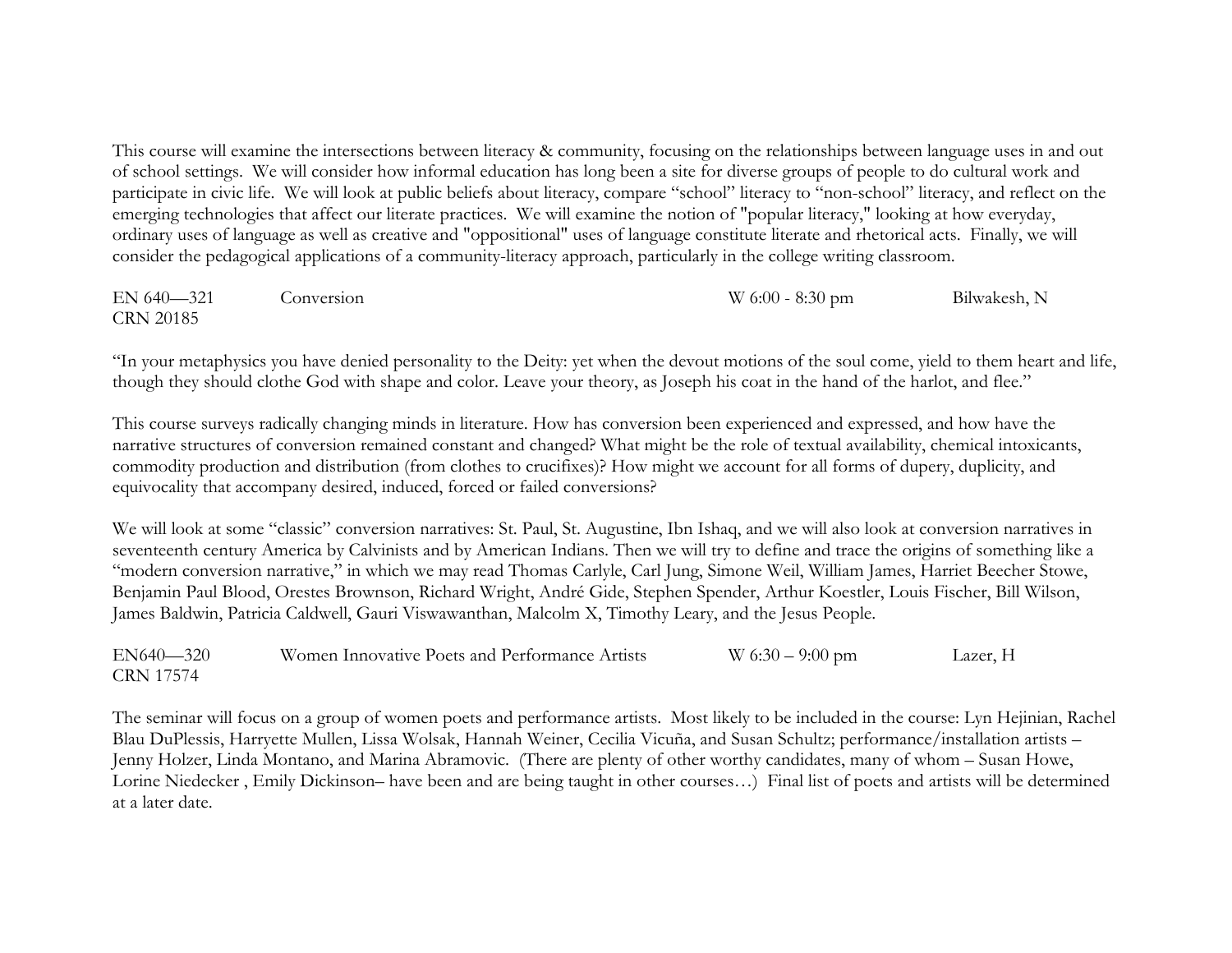| EN $643-001$ | Sing Cuckoo!: Birdsong and the Mo |
|--------------|-----------------------------------|
| CRN 13697    | American Lyric Poem               |

*The eloquence of song both elicits and defines selves, teasing out expressive needs and producing an imaginative state that various selves can enter because the expression ceases to belong to any one producer.*

—Charles Altieri, Painterly Abstraction in Modernist American Poetry

*Although he devotes hours of each day to his new discipline [communications], he finds its first premise, as enunciated in the Communications 101 handbook, preposterous: 'Human society has created language in order that we may communicate our thoughts, feelings, and intentions to each other.' His own opinion, which he does not air, is that the origins of speech lie in song, and the origins of song in the need to fill out with sound the overlarge and rather empty human soul.*

—J.M. Coetzee, Disgrace

This seminar will focus on the tension and collusion between saying and singing, between melody and matter, in the theory and practice of twentieth-century American lyric poetry. The course will focus in particular on bird imagery as it has been used to figure various aspects of the writing poet's relationship to voice. Participants in the seminar will read a wide variety of the century's major poets and theoreticians, including Stein, Frost, Stevens, Moore, Bishop, Niedecker, and Ammons; we will also read a wide variety of lesser-known poets, poems, and essays. Each student will be asked to find poems published this year that concern birds; all students will write two critical essays (one short and one long) on some aspect of the course's concerns.

EN 648—001 Race and Power in the Anglo Atlantic World T 10:00 am - 12:30 pm Smith, C CRN 20106

Although historians and literary scholars disagree about what to call the phenomenon of New World cross-cultural contact – middle ground, contact zone, trans-cultural exchange – what is clear is that the nature of power dynamics within that space and time were unstable. Europeans journeyed to the New World with expectations of conquering and civilizing New World frontiers. What they actually encountered, though, were various Indian tribes with whom they were forced to negotiate to secure food, shelter, protection, and knowledge of the land's resources. It was a setting in which, despite their beliefs in their own cultural supremacy, they often found themselves faced with more powerful, more adept opponents. For the sake of mutual survival, Europeans forged give-and-take relationships with Indians, relationships in which power shifted depending on the needs at any given time of the groups involved.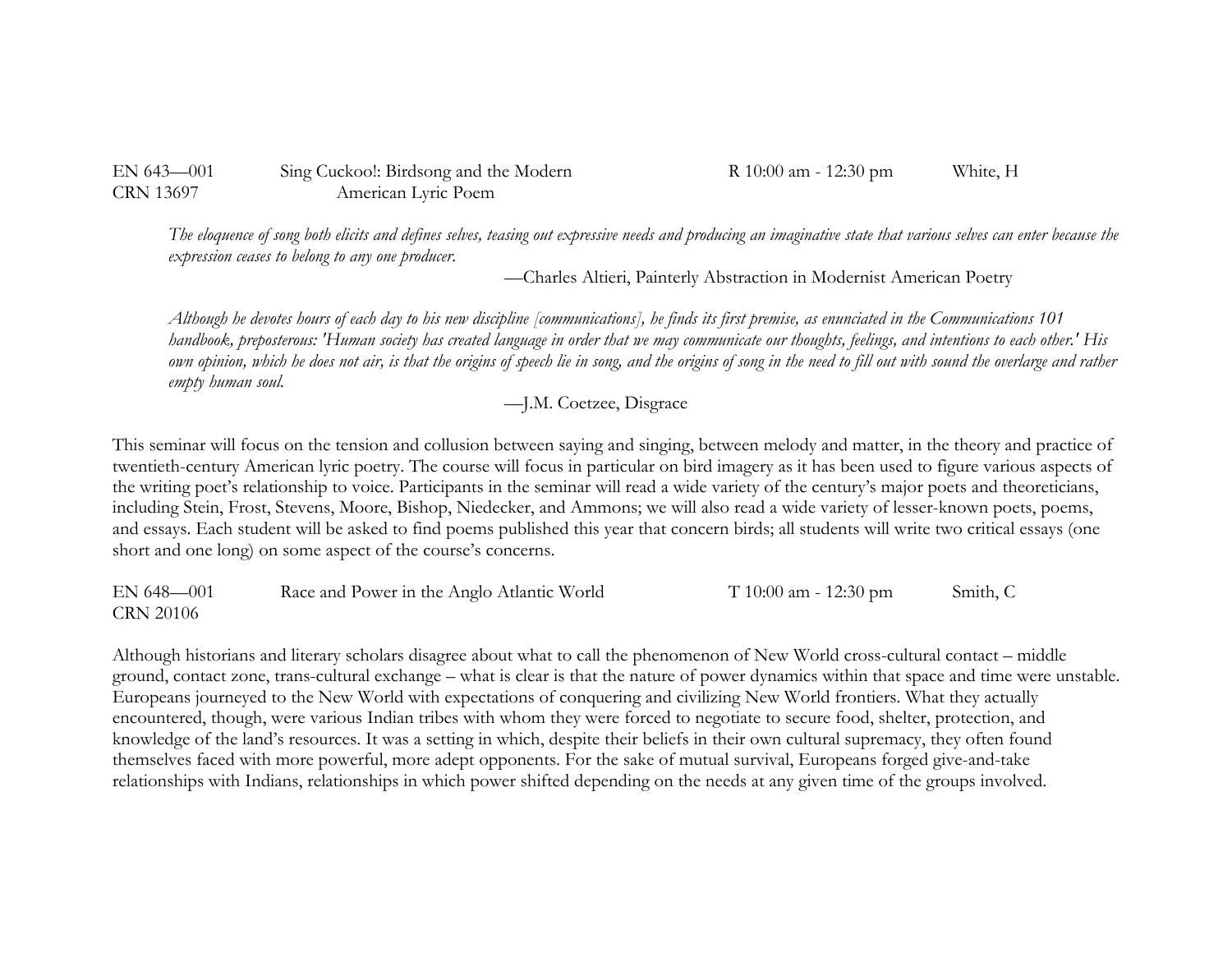As a result of this shifting power, Europeans also found themselves struggling to enforce old world systems of dominance with their black African slaves, who took advantage of unstable power structures to align themselves strategically with Indians and Europeans. Those black Africans enslaved in the New World proved themselves to be remarkably resilient in adapting to conditions of servitude. As slaves they found occasions to subvert power structures to survive and improve their circumstances. For some especially savvy slaves, the New World became a space of possibilities. They were able to find access to power and used that access to re-create themselves, regenerate similarly to the manner in which Richard Slotkin argues English colonists regenerated on the American frontier.

In this course, then, we will examine the New World landscape as a unique space inside which black Africans experienced devastating systems of disempowerment and degradation but a space also inside which those same black Africans could regenerate, re-make themselves. As a way to examine this power dynamic, we will focus our attention on one empire in particular – the English – and the manner in which this imperial power sought to transplant old world systems of power to the New World. We will explore the methods black Africans employed to undermine such power structures and in a sense regenerate. How and why were black Africans able to negotiate servile positions – in some cases escape the servitude all together? What were the limits of this self-regeneration? We will examine textual manifestations of these techniques in a range of narratives mostly written in the seventeenth and eighteenth centuries. Major assignments include a formal presentation and 20-page essay.

| EN665-001        | "The kingdom of our own language":          | W 9:00 am - 11:30 am | McElroy, T |
|------------------|---------------------------------------------|----------------------|------------|
| <b>CRN 20107</b> | English Literature of the Sixteenth Century |                      |            |

This graduate seminar in sixteenth-century English literature has several aims: 1) to deepen your knowledge of the principal works of the period; 2) to introduce you to some landmark publications that often receive less attention today (Tottel's *Miscellany*, *The Mirror for Magistrates*, Holinshed's *Chronicles*, for example); and 3) to consider the development of English literature in the context of an emerging sense of English nationhood and the consolidation of the English state. We will work in mostly a linear fashion, from More's *Utopia* to Shakespeare's *Henry V*, with each week focused on an important thematic strain or cluster of works. Students may expect to consider the impact of the pastoral mode, the sonnet tradition, and popular genres, as well as historical phenomena such as female monarchy, the rise of print, and the Protestant Reformation. Despite this broad approach to a century of immense creative energy and cultural change, our study will still be guided by formal analysis of language, structure, and genre.

| $EN$ 669-001     | The Strode Seminar: 'Of Woman Born': | $T 2:00 - 4:30$ pm | O'Dair, S |
|------------------|--------------------------------------|--------------------|-----------|
| <b>CRN 20108</b> | Feminists Rewrite the Bard           |                    |           |